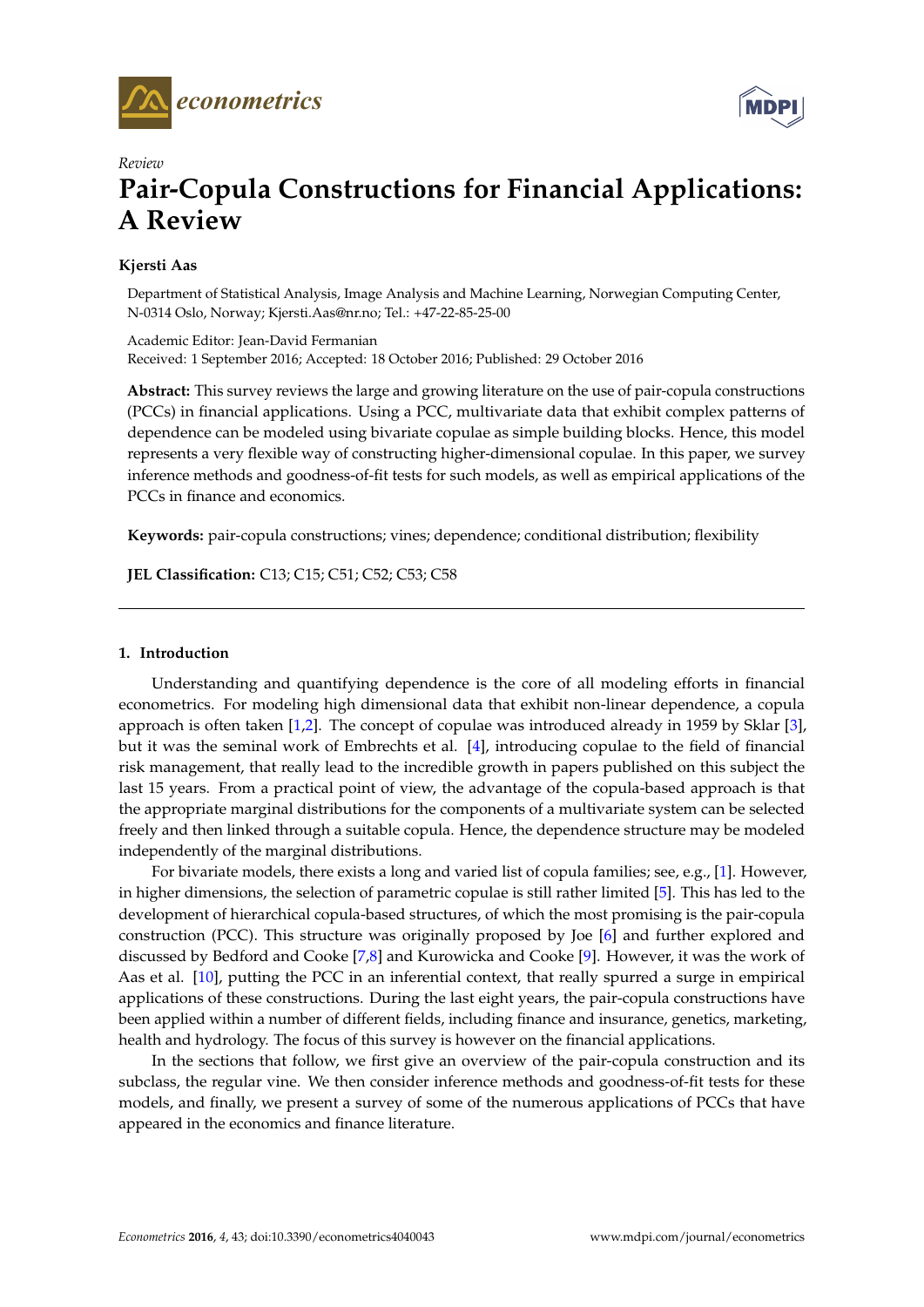## **2. The Pair-Copula Construction and the Regular Vine**

A PCC is a multivariate copula that is constructed from a set of bivariate ones, so-called *pair-copulae*. More specifically, the copula density is decomposed into a product of pair-copula densities. All of these bivariate copulae may be selected completely freely as the resulting structure is guaranteed to be a valid copula. Hence, PCCs are highly flexible and able to characterize a wide range of complex dependencies. Inference on PCCs is in general demanding, but the subclass of *regular vines* has many appealing computational properties and, hence, constitutes an exception in the inferential context.

The notion of *regular vines* (R-vines) was introduced by Bedford and Cooke [\[8\]](#page-10-7), and described in more detail in [\[9\]](#page-10-8). It involves the specification of a sequence of trees, each edge of which corresponds to a pair-copula. These pair-copulae constitute the building blocks of the joint R-vine distribution. According to Definition 4.4 of [\[9\]](#page-10-8), an R-vine  $V$  on *d* variables consists of the trees (also denoted levels) *T*1, ..., *Td*−<sup>1</sup> . Let *N<sup>i</sup>* and *E<sup>i</sup>* be the sets of nodes and edges, respectively, in tree *T<sup>i</sup>* . Then, the following conditions are satisfied:

- 1. Tree  $T_1$  has nodes  $N_1 = \{1, ..., d\}$  and edges  $E_1$ .<br>2. For  $i = 2, ..., d 1$ , the nodes in tree  $T_i$  are the e
- 2. For  $i = 2, ..., d 1$ , the nodes in tree  $T_i$  are the edges in tree  $T_{i-1}$ , i.e.,  $N_i = E_{i-1}$ .
- 3. Proximity condition: if two edges in tree  $T_i$  are to be joined as nodes in tree  $T_{i+1}$  by an edge, they must share a common node in *T<sup>i</sup>* .

To build an R-vine with node set  $\mathcal{N} := \{N_1, ..., N_{d-1}\}\$  and edge set  $\mathcal{E} := \{E_1, ..., E_{d-1}\}\$ , one associates each edge *e* in *E*<sub>*i*</sub> with a bivariate copula  $C_{j(e),k(e)|D(e)}$ . The nodes  $j(e)$  and  $k(e)$  are called the *conditioned nodes*, while *D*(*e*) is denoted the *conditioning set* and the union {*j*(*e*), *k*(*e*), *D*(*e*)} the *constraint set*. The copulae in tree  $T_1$  have an empty conditioning set; in tree  $T_2$ , these sets consist of one node, in tree  $T_3$  of two nodes, and so on. Take, for instance, the edge 5, 4|231 joining  $\{5, 2|31\}$  and  $\{4, 2|13\}$  in the fourth tree of Figure [1,](#page-2-0) displaying a seven-dimensional R-vine tree specification. The conditioned nodes are 5 and 4; the conditioning set is  $\{1, 2, 3\}$ ; and the constraint set is  $\{5, 4, 1, 2, 3\}$ .

Let the random vector *X* follow an R-vine distribution. Further, let  $X_{D(e)}$  denote the subvector of *X* determined by the indices constituting *D*(*e*). Then, Theorem 4.2 in [\[9\]](#page-10-8) states that the joint density of *X* can be written as:

<span id="page-1-0"></span>
$$
f(x_1,...,x_d) = \left[\prod_{k=1}^d f_k(x_k)\right] \times \left[\prod_{i=1}^{d-1} \prod_{e \in E_i} c_{j(e),k(e)|D(e)}(F(x_{j(e)}|x_{D(e)}), F(x_{k(e)}|x_{D(e)}))\right].
$$
 (1)

The right factor of the right-hand side of [\(1\)](#page-1-0) is a product of *d*(*d* − 1)/2 bivariate copula densities and is called an *R-vine copula*. Note that the arguments of the pair-copulae are conditional distributions in all trees, but the first, where they are the univariate margins.

The key to the construction in [\(1\)](#page-1-0) is that all copulae involved in the decomposition are bivariate and can belong to different families. There are no restrictions regarding the copula types that can be combined; the resulting structure is guaranteed to be valid anyhow. A further advantage with the R-vine copula is that the conditional distributions  $F(x|v)$  constituting the pair-copula arguments can be evaluated using a recursive formula derived in [\[6\]](#page-10-5):

$$
F(x|\boldsymbol{v}) = \frac{\partial C_{xv_j|\boldsymbol{v}_{-j}}(F(x|\boldsymbol{v}_{-j}), F(v_j|\boldsymbol{v}_{-j}))}{\partial F(v_j|\boldsymbol{v}_{-j})}.
$$
\n(2)

Here,  $C_{xv_j|v_{-j}}$  is a bivariate copula;  $v_j$  is an arbitrary component of *v*; and  $v_{-j}$  denotes the vector *v* excluding *v<sup>j</sup>* . By construction, R-vines have the important characteristic that the copulae in question always are present in the preceding trees of the structure, so that they are available without extra computations.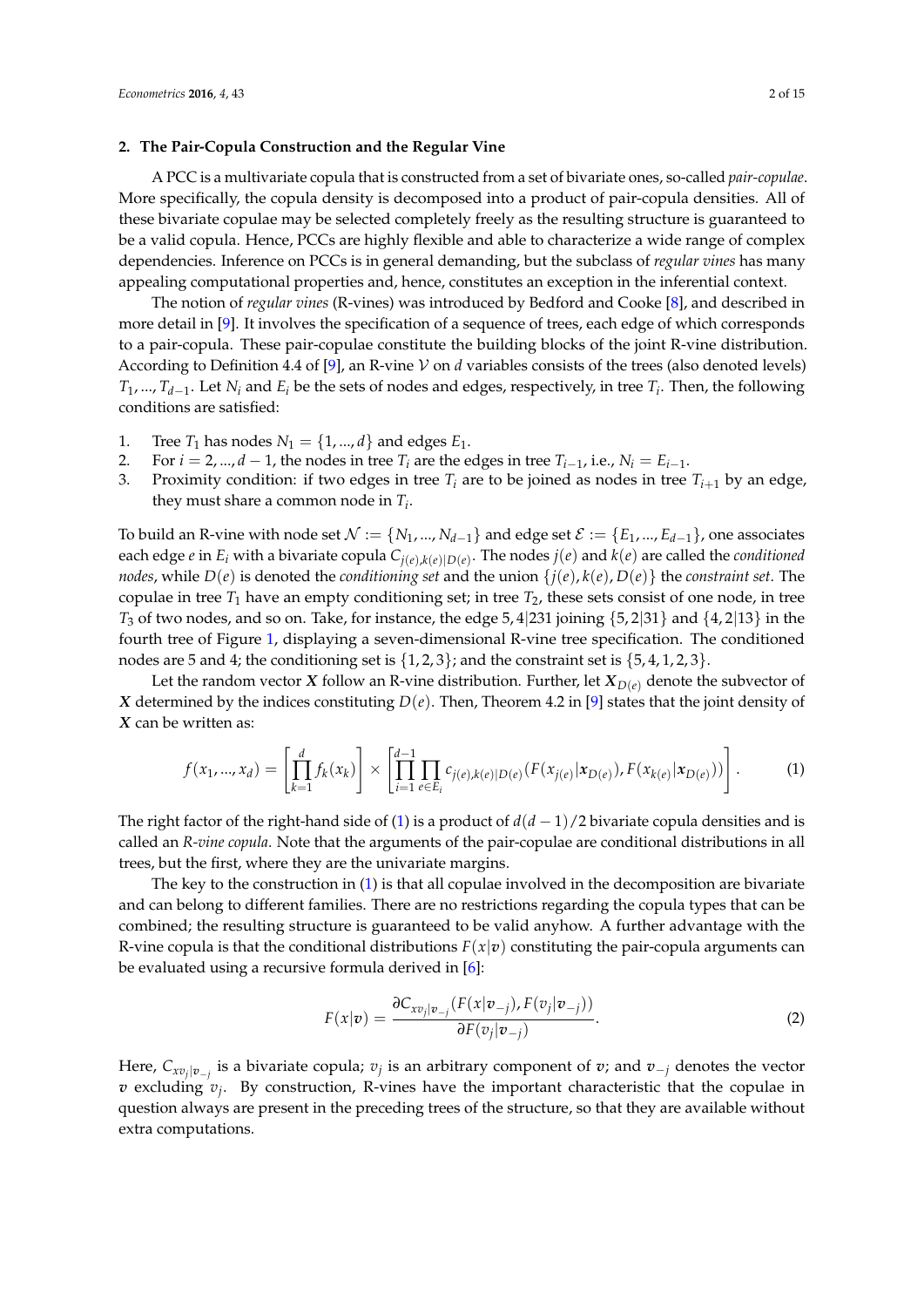<span id="page-2-0"></span>

**Figure 1.** A regular vine (R-vine) with 7 variables, 6 trees and 21 edges. Each edge may be may be associated with a pair-copula.

In order to find an expression for a general R-vine density, one needs an efficient way of storing the indices involved in the pair-copulae. One such approach was proposed by Morales-Napoles [\[11\]](#page-10-10) and explored in more detail in [\[12\]](#page-10-11). It involves the specification of a lower triangular matrix  $M = (m_{i,j} | i, j = 1, ..., d) \in \{0, ..., d\}^{d \times d}$  whose diagonal entries  $m_{i,i}$  are the nodes 1, ..., *d* of the first tree. Further, each row of *M* from the bottom up represents a tree. The conditioned sets of a node are determined by a diagonal entry and the corresponding column entry of the row under consideration, while the conditioning set is given by the column entries below this row. The R-vine matrix corresponding to the R-vine in Figure [1](#page-2-0) is:

$$
M = \begin{pmatrix} 6 & & & & \\ 4 & 7 & & & & \\ 7 & 4 & 5 & & & \\ 2 & 2 & 4 & 4 & & & \\ 3 & 3 & 2 & 2 & 3 & & \\ 1 & 1 & 3 & 1 & 2 & 2 & \\ 5 & 5 & 1 & 3 & 1 & 1 & 1 \end{pmatrix} .
$$
 (3)

To determine the edges in *T*1, we combine the numbers in the bottom row with the diagonal elements in the corresponding columns, i.e., the edges are  $(6,5)$ ,  $(7,5)$ ,  $(5,1)$ , and so on. The edges of  $T_2$  are given by the numbers in the second row from the bottom, associated with the diagonal elements, conditioning on the elements in the bottom row, namely  $(6,1|5)$ ,  $(7,1|5)$ , etc. Proceeding like this, the only edge in  $T_6$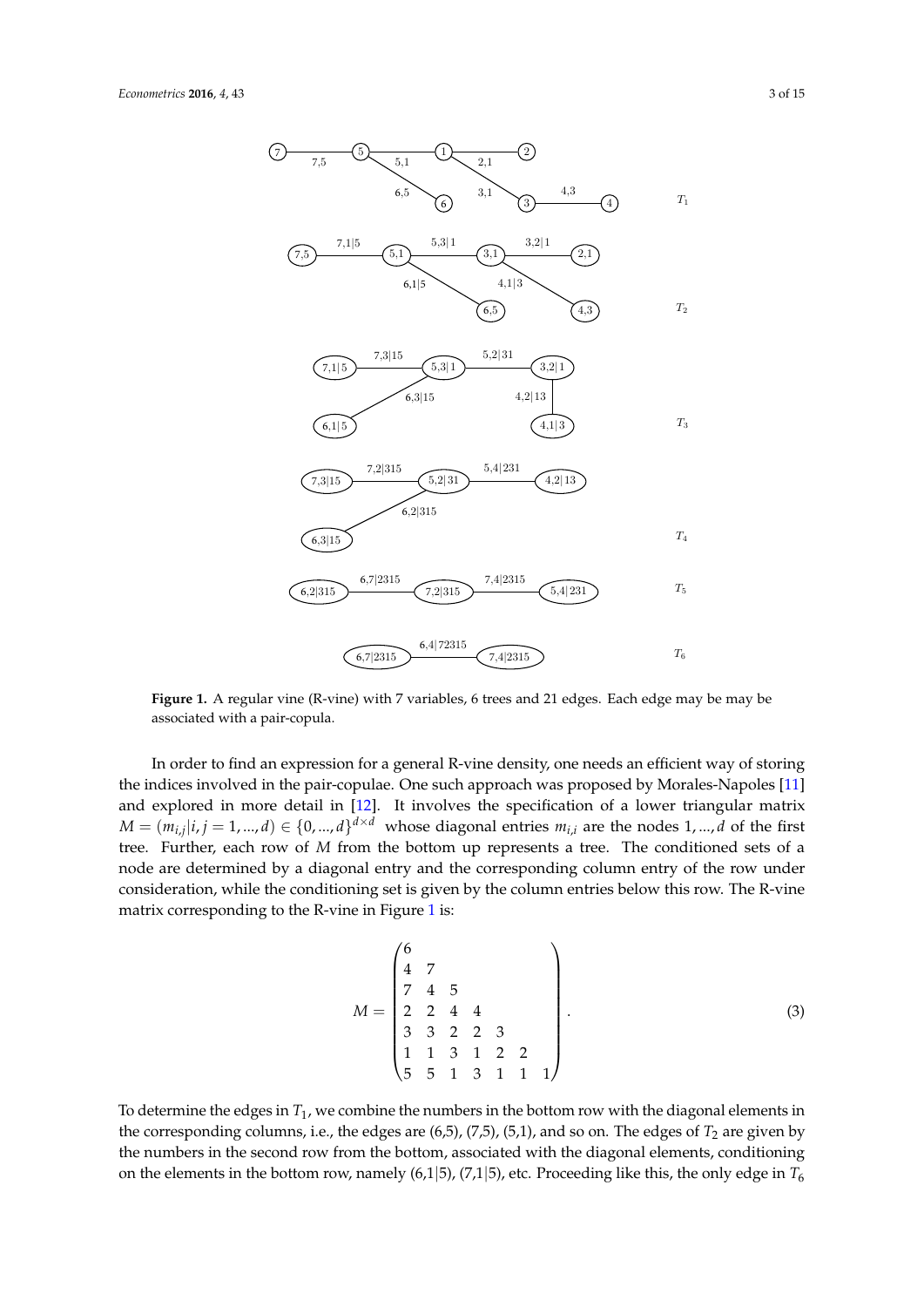is found by coupling the two upper elements in the leftmost column with the remaining five entries of the column as a conditioning set, i.e., (6,4|72,315).

Based on *M*, the R-vine density may be written as in [\[12\]](#page-10-11):

$$
f(x_1, ..., x_d) = \left[\prod_{k=1}^d f_k(x_k)\right] \times \left[\prod_{j=d-1}^1 \prod_{i=d}^{j+1} c_{m_{j,j}, m_{i,j} | m_{i+1,j}, ..., m_{d,j}}\right],
$$
(4)

where the pair-copulae have arguments  $F(x_{m_{j,j}}|x_{m_{i+1,j}},...,x_{m_{d,j}})$  and  $F(x_{m_{i,j}}|x_{m_{i+1,j}},...,x_{m_{d,j}})$ . Corresponding copula types and parameters can conveniently be stored in matrices similar to *M*.

#### *2.1. Simplifying Assumption*

In their general form, PCCs can represent most continuous multivariate distributions. However, to keep them tractable for inference, the assumption that the pair-copulae  $c_{j(e),k(e)|D(e)}(F(x_{j(e)}|x_{D(e)}),F(x_{k(e)}|x_{D(e)})$  are independent of the conditioning variables  $x_{D(e)}$ , except through the conditional distributions, is usually made, leading to the so-called *simplified* PCC.

Even though not all multivariate distributions can be represented by a simplified PCC, it may always be used as an approximation. The work in [\[13\]](#page-10-12) shows that the approximation in fact may be a good one, even when the simplifying assumption is far from being fulfilled. This subject has also been investigated by Stöber et al. [\[14\]](#page-10-13), Killiches et al. [\[15\]](#page-11-0) and Spanhel and Kurz [\[16\]](#page-11-1).

There have been some attempts at estimating non-simplified vines [\[17](#page-11-2)[,18\]](#page-11-3). However, since the use of such methods in financial applications is still very limited, we do not describe them here.

## *2.2. Canonical Vines and D-Vines*

In financial applications, two special cases of regular vines have mainly been used. These are denoted canonical vines and D-vines, respectively [\[19\]](#page-11-4). Each model gives a specific way of decomposing the density. Figure [2](#page-4-0) shows the specification corresponding to a five-dimensional D-vine. It consists of four trees  $T_j$ , *j* = 1, . . . , 4. Tree  $T_j$  has 6 − *j* nodes and 5 − *j* edges. Each edge corresponds to a pair-copula density, and the edge label corresponds to the subscript of the pair-copula density, e.g., edge 14|23 corresponds to the copula density  $c_{14|23}(\cdot)$ . The whole decomposition is defined by the  $n(n-1)/2$  edges and the marginal densities of each variable. The nodes in tree  $T_i$ are only necessary for determining the labels of the edges in tree  $T_{j+1}$ . As can be seen from Figure [2,](#page-4-0) two edges in  $T_j$ , which become nodes in  $T_{j+1}$ , are joined by an edge in  $T_{j+1}$  only if these edges in  $T_j$ share a common node.

The density  $f(x_1, \ldots, x_n)$  corresponding to a D-vine may be written as:

$$
\prod_{k=1}^{n} f(x_k) \prod_{j=1}^{n-1} \prod_{i=1}^{n-j} c_{i,i+j|i+1,\dots,i+j-1} \left\{ F(x_i | x_{i+1}, \dots, x_{i+j-1}), F(x_{i+j} | x_{i+1}, \dots, x_{i+j-1}) \right\},\tag{5}
$$

where index *j* identifies the trees, while *i* runs over the edges in each tree. The D-vine in Figure [2](#page-4-0) has density:

$$
f(x_1, x_2, x_3, x_4, x_5) = f_1(x_1) \cdot f_2(x_2) \cdot f_3(x_3) \cdot f_4(x_4) \cdot f_5(x_5)
$$
  
\n
$$
\cdot \quad c_{52} \{F_5(x_5), F_2(x_2)\} \cdot c_{23} \{F_2(x_2), F_3(x_3)\} \cdot c_{34} \{F_3(x_3), F_4(x_4)\}
$$
  
\n
$$
\cdot \quad c_{41} \{F_4(x_4), F_1(x_1)\} \cdot c_{53|2} \{F(x_5|x_2), F(x_3|x_2)\}
$$
  
\n
$$
\cdot \quad c_{24|3} \{F(x_2|x_3), F(x_4|x_3)\} \cdot c_{31|4} \{F(x_3|x_4), F(x_1|x_4)\}
$$
  
\n
$$
\cdot \quad c_{54|23} \{F(x_5|x_2, x_3), F(x_4|x_2, x_3)\} \cdot c_{21|34} \{F(x_2|x_3, x_4), F(x_1|x_3, x_4)\}
$$
  
\n
$$
\cdot \quad c_{51|234} \{F(x_5|x_2, x_4, x_3), F(x_1|x_2, x_4, x_3)\}.
$$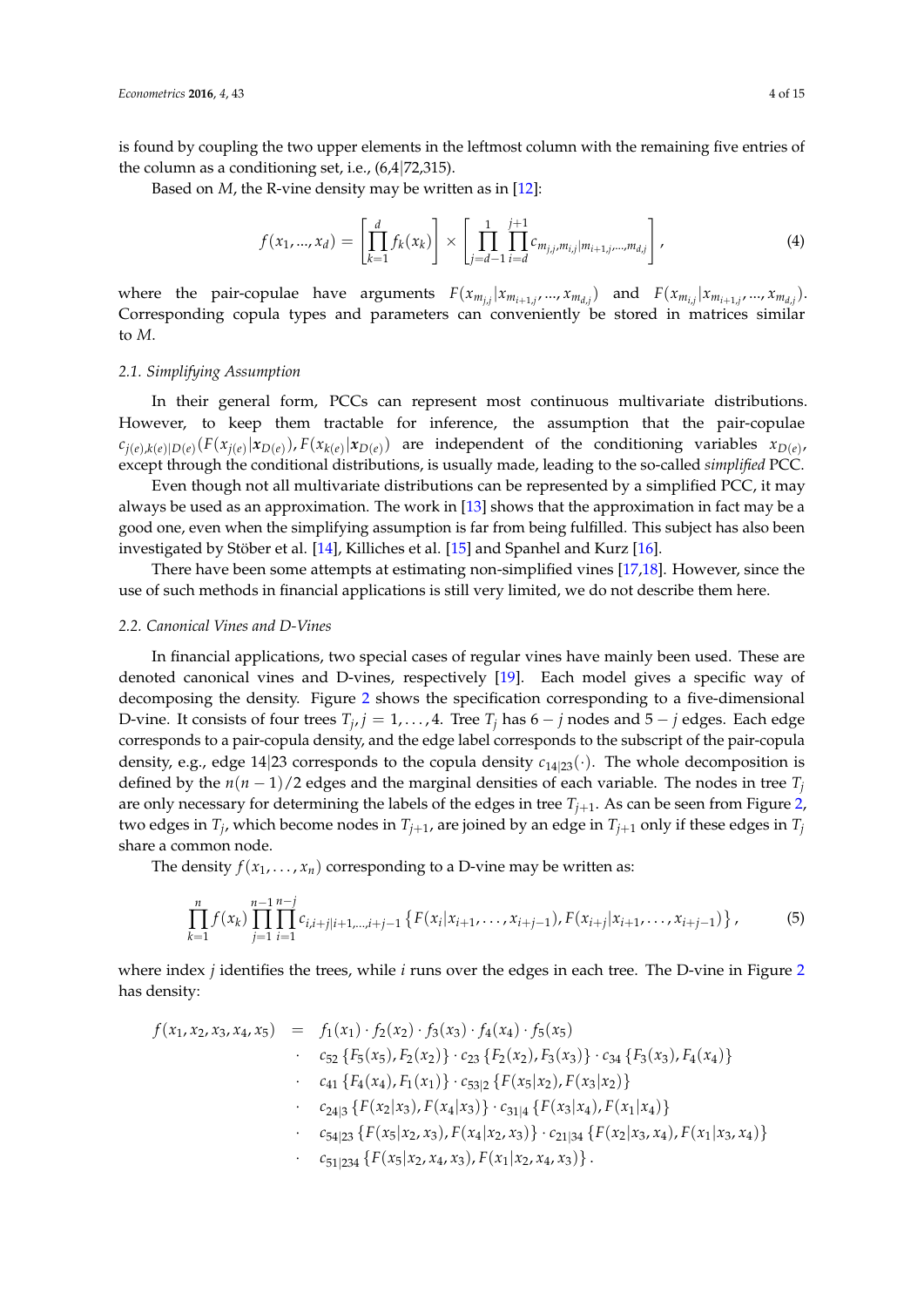<span id="page-4-0"></span>

**Figure 2.** A D-vine with 5 variables, 4 trees and 10 edges. Each edge may be may be associated with a pair-copula.

In a D-vine, no node in any tree  $T_j$  is connected to more than two edges. In a canonical vine, each tree  $T_j$  has a unique node that is connected to  $n - j$  edges. Figure [3](#page-4-1) shows a canonical vine with five variables. The *n*-dimensional density corresponding to a canonical vine is given by:

<span id="page-4-1"></span>
$$
\prod_{k=1}^{n} f(x_k) \prod_{j=1}^{n-1} \prod_{i=1}^{n-j} c_{j,j+i|1,\dots,j-1} \left\{ F(x_j|x_1,\dots,x_{j-1}), F(x_{j+i}|x_1,\dots,x_{j-1}) \right\}.
$$
\n(6)  
\n12 13 3  
\n15 5 1  
\n14 4  
\n4  
\n4  
\n5 1  
\n16  
\n17  
\n23|1 13 25|1 15 12  
\n24|1 23|1  
\n25|1 15 13  
\n43|12 23|1  
\n45|12 1  
\n45|12 1  
\n45|12 1  
\n45|12 1  
\n45|12 1  
\n45|12 1  
\n45|13

**Figure 3.** A canonical vine with 5 variables, 4 trees and 10 edges. Each edge may be may be associated with a pair-copula.

The canonical vine in Figure [3](#page-4-1) has density:

$$
f(x_1, x_2, x_3, x_4, x_5) = f_1(x_1) \cdot f_2(x_2) \cdot f_3(x_3) \cdot f_4(x_4) \cdot f_5(x_5)
$$
  
\n
$$
\cdot c_{12} \{F_1(x_1), F_2(x_2)\} \cdot c_{13} \{F_1(x_1), F_3(x_3)\} \cdot c_{14} \{F_1(x_1), F_4(x_4)\}
$$
  
\n
$$
\cdot c_{15} \{F_1(x_1), F_5(x_5)\} \cdot c_{23|1} \{F(x_2|x_1), F(x_3|x_1)\}
$$
  
\n
$$
\cdot c_{24|1} \{F(x_2|x_1), F(x_4|x_1)\} \cdot c_{25|1} \{F(x_2|x_1), F(x_5|x_1)\}
$$
  
\n
$$
\cdot c_{43|12} \{F(x_4|x_1, x_2), F(x_3|x_1, x_2)\} \cdot c_{45|12} \{F(x_4|x_1, x_2), F(x_5|x_1, x_2)\}
$$
  
\n
$$
\cdot c_{35|124} \{F(x_3|x_1, x_2, x_4), F(x_5|x_1, x_2, x_4)\},
$$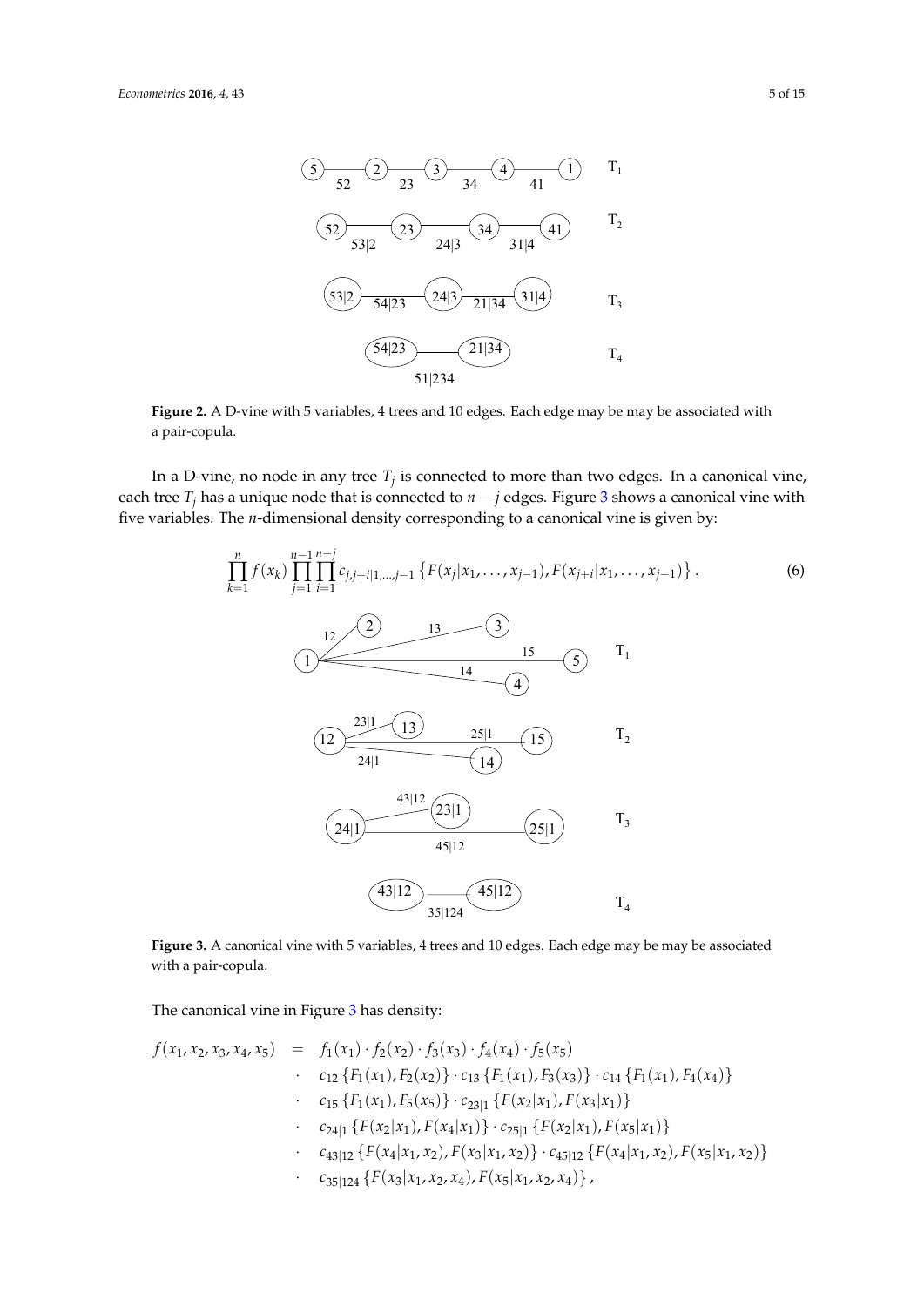Fitting a canonical vine might be advantageous when a particular variable is known to be a key variable that governs interactions in the dataset. In such a situation, one may decide to locate this variable at the root of the canonical vine, as we have done with Variable 1 in Figure [3.](#page-4-1)

#### *2.3. Serial Dependence*

To date, pair-copula constructions have been employed largely to account for cross-sectional dependence. Applications to serial dependence in time series and longitudinal data are rare. There are however some exceptions. The work in [\[20\]](#page-11-5), studying intraday electricity load data, was the first to demonstrate the usefulness of serial PCCs. Later, Vaz de Melo Mendes and Accioly [\[21\]](#page-11-6) have used canonical vines for modeling nonlinear temporal dependences of Brazilian series of realized volatilities, while in [\[22\]](#page-11-7), the focus is on serial dependence in equity time series. Finally, Brechmann and Czado [\[23\]](#page-11-8) recently introduced the so-called copula autoregressive model, COPAR, which allows for non-linear and non-symmetric modeling of both serial and between-series dependence.

## **3. Inference**

Inference on R-vines consists of three tasks: (i) selecting the structure with all its trees; (ii) choosing a copula family for each of the *d*(*d* − 1)/2 pair-copulae; and (iii) estimating the parameters of each pair-copula. Ideally, Steps (i)–(ii) should be performed simultaneously. In practice, however, this is usually done stepwise. In what follows, we give a short review of the main approaches that have been used for each step. See [\[24,](#page-11-9)[25\]](#page-11-10) for more comprehensive surveys of the various model selection and estimation methods that have been used for regular vine copulae.

#### <span id="page-5-0"></span>*3.1. Structure Selection*

The number of possible R-vines on *d* variables is  $2^{d-2 \choose 2}-1$  *d*! [\[11\]](#page-10-10). Finding the globally-optimal R-vine structure for a given high-dimensional dataset is therefore unfeasible, but several useful strategies have been proposed. Since the first trees can be estimated with more precision, a natural strategy is to build the structure starting from the bottom, trying to maximize the dependence in the first trees. This strategy was originally proposed in [\[10\]](#page-10-9) for canonical vines and D-vines and later extended to regular vines by Dißmann et al. [\[12\]](#page-10-11). The latter algorithm starts by finding the maximum spanning tree over the *d* nodes corresponding to the *d* variables using the well-known algorithm of [\[26\]](#page-11-11). This is a tree on all nodes that maximizes the sum of the weights of the edges, using measures of pairwise dependence as weights. The subsequent trees are built in a similar manner, under the additional restriction that the proximity condition must be fulfilled. This procedure, which as far as we are concerned is the far most used in practical applications, requires the simultaneous selection of pair-copula types, as well as the estimation of the parameters. There are alternatives to this bottom-up strategy; [\[27\]](#page-11-12) starts, e.g., with selecting the weakest conditional dependencies for the highest trees. See [\[25\]](#page-11-10) for a comparison of these two selection procedures.

Recently, Bayesian approaches for estimating the posterior distribution of the tree structure of a regular vine have been developed [\[28\]](#page-11-13). They are not treated further here, since their use in financial applications has been limited.

## *3.2. Choosing Copula Families*

There are many possible pair-copula families, e.g., Gaussian, t, Gumbel and Clayton. See [\[1](#page-10-0)[,2\]](#page-10-1) for a more comprehensive list. The copula types are typically chosen one by one, using either a model selection criterion, such as the Akaike information criterion (AIC), the Bayesian information criterion (BIC) or the copula information criterion (CIC) [\[29\]](#page-11-14), or a copula goodness-of-fit test. In [\[30\]](#page-11-15) four different strategies are compared, among them AIC and the goodness-of-fit test based on the Cramér–von Mises statistic. In this study, the AIC turned out to be the most reliable selection criterion.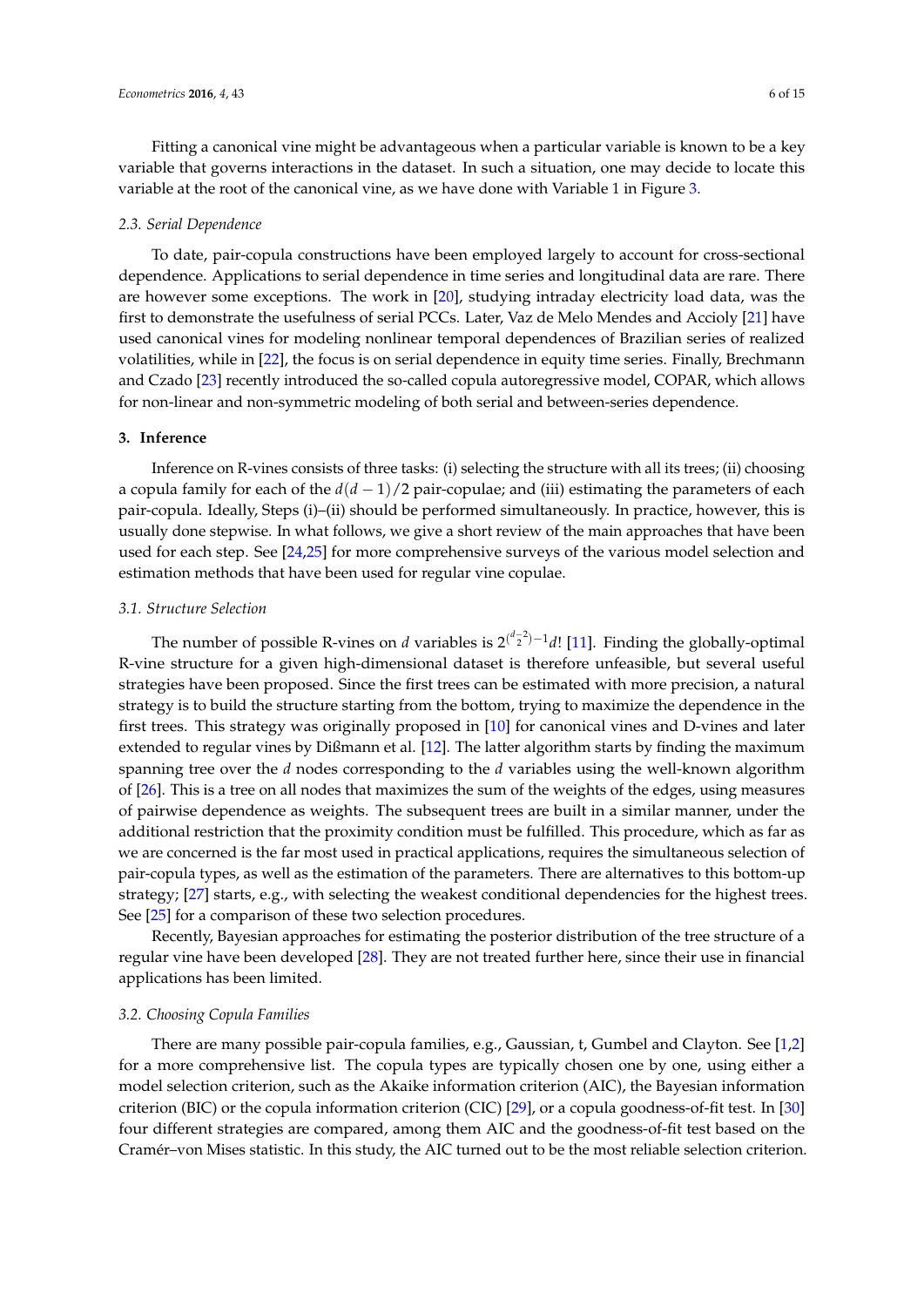It should be noted that the selection of a family for a copula in a specific level of the vine depends on the choices made at the preceding level. This is due to the fact that in the sequential estimation procedure, the observations at one level are given as partial derivatives of the copulae at the preceding level. As discussed in [\[24,](#page-11-9)[31\]](#page-11-16), this selection strategy clearly accumulates uncertainty in the selection, and hence, the final model has to be carefully evaluated.

## *3.3. Parameter Estimation for a Given Structure and Copula Families*

The pair-copula construction is by definition a multivariate copula. Hence, the parameters of a given PCC may be estimated using any multivariate copula estimator, such as the inference function for margins (IFM) method [\[1,](#page-10-0)[32\]](#page-11-17) or the maximum pseudo likelihood (MPL) estimator [\[33](#page-11-18)[,34\]](#page-11-19). However, the number of parameters of a PCC grows quickly with the dimension, meaning that in medium to high dimensions, these standard methods may be too demanding computationally. Therefore, Aas et al. proposed a sequential method in [\[10\]](#page-10-9), for which the idea is to estimate the parameters level by level, conditioning on the parameters from the preceding levels of the structure. For more details, see [\[10\]](#page-10-9), as well as [\[31\]](#page-11-16), where the asymptotic properties of this approach are investigated. Further, [\[35\]](#page-11-20) performs a comparison of the sequential approach and the standard copula estimators.

It should be noted that using the above methods, it is assumed that observations of each variable are independent over time. Hence, in the presence of temporal dependence, pair-copula constructions are usually fitted on standardized residuals obtained by filtering the original time series with ARIMA-GARCH models; see, e.g., [\[10\]](#page-10-9) for an example.

Alternatives to the standard maximum likelihood estimators have been proposed. In [\[24,](#page-11-9)[36,](#page-11-21)[37\]](#page-11-22), Bayesian techniques to select the pair-copula families for D-vines are covered, while [\[18](#page-11-3)[,38–](#page-11-23)[40\]](#page-11-24) discuss vines with non-parametric pair-copulae. In practical applications, however, the use of the Bayesian and non-parametric approaches has been very limited.

#### Time-Varying Models

An observation often reported by market professionals is that during major market events, correlations change dramatically. The possible existence of changes in the correlation or, more precisely, of changes in the dependency structure between assets has obvious implications in risk assessment and portfolio management. For instance, if all stocks tend to fall together as the market falls, the value of diversification may be overstated by those not taking the increase in downside correlations into account. Due to the challenge of high dimensionality in many applications, the parameters of the pair-copula constructions are usually assumed to be constant over time. There are however some exceptions. One direction of research uses parametric dependence models. The work in [\[41\]](#page-12-0) builds time-varying models by combining the pair-copula constructions with stochastic autoregressive copula (SCAR) models to capture dependence that changes over time. More specifically, they utilize the fact that for all of the most well-known copula families, there exists a one-to-one relationship between the copula parameter and Kendall's *τ*, and let Kendall's *τ* for each bivariate copula be driven by a latent Gaussian AR(1)-process. A very similar approach is taken in [\[42\]](#page-12-1), while So and Yeung [\[43\]](#page-12-2) propose a model for the time-varying dependence (where the dependence measure may be either linear correlation, rank correlation or Kendall's *τ*), which is inspired by the Dynamic Conditional Correlation (DCC)-GARCH model of [\[44\]](#page-12-3).

Another popular direction combines pair-copula constructions with regime-switching models. In essence, such models assume that a hidden underlying process, which may be understood as the state of the economy in financial applications, influences the development of a time series. The work in [\[45\]](#page-12-4) estimates a regime-switching model for the dependence of the stock indices of the G5 and of four Latin American countries. They allow for two regimes, which are modeled by a canonical vine and a Gaussian copula, respectively, and assume that the unobserved latent state variable follows a Markov chain. Later, Stöber and Czado [\[46\]](#page-12-5) have extended this approach to a model with *K* regimes, where each regime is described by a different R-vine.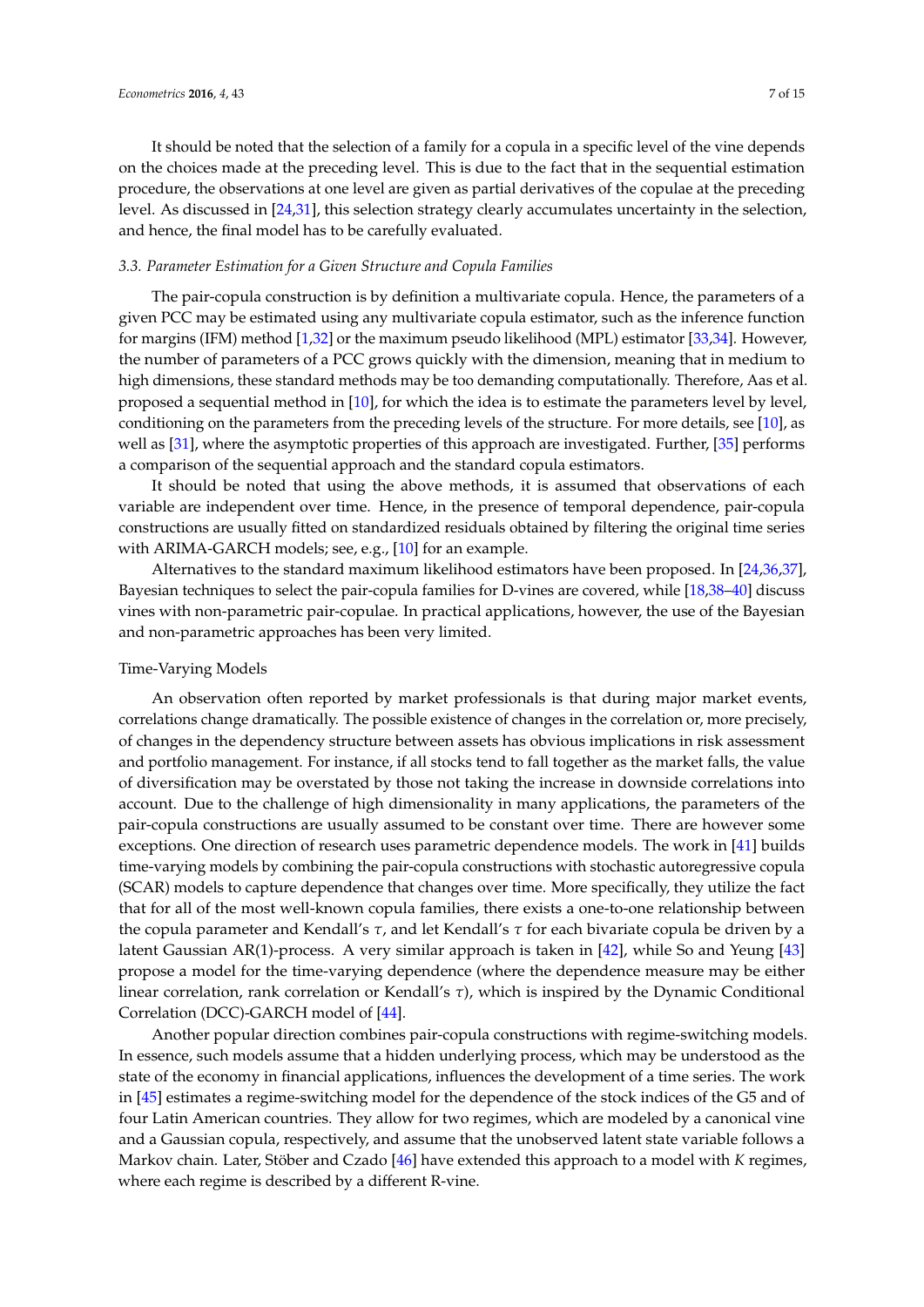The flexibility of R-vines comes at the price of the number of parameters exponentially increasing with the dimension. In high-dimensional applications, it is therefore necessary to reduce the number of parameters. One strategy is to identify as many pair-copulae as possible being equal to the independence copula, which amounts to specifying a series of conditional independencies. This may be done either by testing individual copulae for independence, so-called *pruning*, or by checking the contribution of all trees above a certain level, which is denoted *truncation*.

## 3.4.1. Pruning

Pruning a particular copula  $C_{ik|D}$  in the R-vine structure is the same as stating that  $X_i$  and  $X_k$  are conditionally independent given *XD*. Pruning may be performed using a copula goodness-of-fit test, e.g., the bivariate asymptotic test based on Kendall's tau [\[47\]](#page-12-6). However, such a test is, strictly speaking, not an independence test unless the copulae are Gaussian, since  $\tau = 0$  implies independence only for those copulae. Another option is therefore to use the Cramér–von Mises test proposed by Hobæk Haff and Segers [\[38\]](#page-11-23).

### 3.4.2. Truncation

A truncated R-vine at level *K* is an R-vine where all pair-copulae with conditioning set equal to or larger than *K* are replaced by independence copulae. If  $K = 1$ , the truncated R-vine becomes a Markov tree distribution that only models unconditional relationships. The density of an R-vine copula truncated at level *K* is given by:

$$
c_{\text{tRV}(K)}(u) = \prod_{j=d-1}^{1} \prod_{i=d}^{\max\{j+1,d-K+1\}} c_{m_{j,j},m_{i,j}|m_{i+1,j},\dots,m_{d,j'}}
$$
(7)

where  $u = (u_1, ..., u_d) \in [0, 1]^d$ .

The use of truncated R-vines may be justified as follows. As stated in Section [3.1,](#page-5-0) the selection algorithm of [\[12\]](#page-10-11) builds the structure from the bottom up, trying to maximize the dependence in the first trees. Hence, if this procedure is successful, the most important and strongest (conditional) dependencies among the variables are captured by the pair-copulae in the first trees. At high levels of the structure, the parameters quantify conditional dependence with a very large number of conditioning variables. The uncertainty of the estimated copula parameters is large because of the repeated transformations of the original data using estimated conditional distribution functions [\[35\]](#page-11-20). Moreover, the parameter estimates for the upper levels do not seem to affect the lower order dependencies particularly. This indicates that it might be appropriate to truncate large structures after a certain level.

Several methods have been proposed for determining the optimal truncation level; see, e.g.,  $[27,48,49]$  $[27,48,49]$  $[27,48,49]$ . In the approach by Brechmann et al.  $[48]$ , one starts with  $K = 1$  and fits the corresponding truncated R-vine (for *K* = 0, a pre-test of joint independence can be performed). *K* is thereafter increased by one. If the gain from fitting the extra tree is negligible, one stops and uses the resulting specification. If not, one proceeds until one reaches a truncation level *K*0, for which the contribution from an extra level is not significant. To assess whether the gain from fitting the extra tree is negligible, the likelihood ratio-based test proposed by Vuong [\[50\]](#page-12-9) is used; see [\[48\]](#page-12-7) for more details.

#### **4. Model Validation**

To evaluate whether a copula or copula construction appropriately fits the data at hand, goodness-of-fit (GOF) testing is called upon. In [\[10\]](#page-10-9), a goodness-of-fit test based on the probability integral transform (PIT) of [\[51\]](#page-12-10) and a transformation introduced by Breymann et al. [\[52\]](#page-12-11) was suggested for vine copulae, but not further studied nor tested. The work in [\[53\]](#page-12-12) applied two approaches based on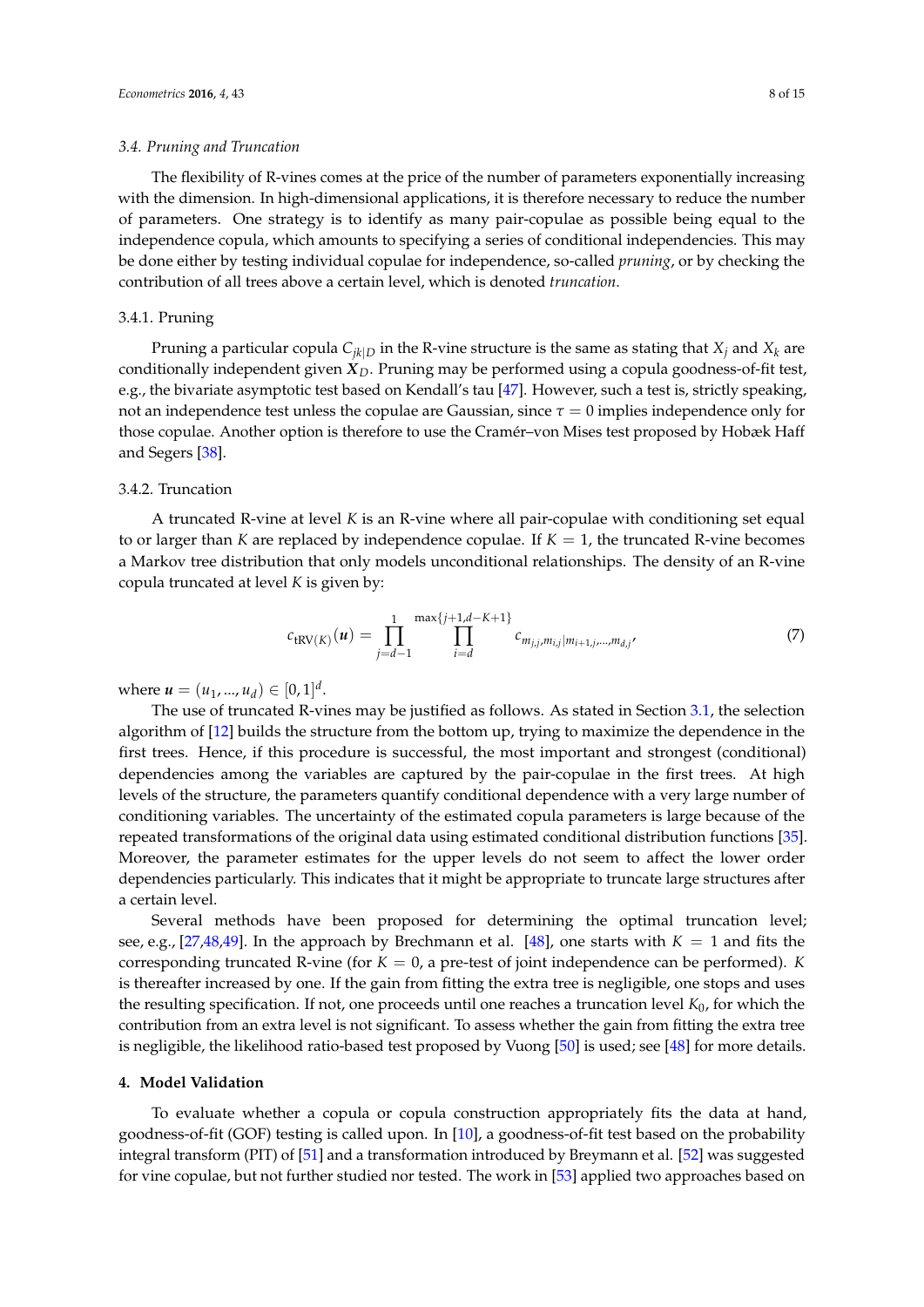the empirical copula and Kendall's process, which originally were proposed for standard multivariate copulae [\[54](#page-12-13)[,55\]](#page-12-14). After these early attempts, goodness-of-fit testing for vines was not treated before two new tests arising from the information matrix equality and the specification test of [\[56\]](#page-12-15) were introduced by Schepsmeier [\[57,](#page-12-16)[58\]](#page-12-17). The first test is an extension of the bivariate GOF test of [\[59\]](#page-12-18), while the second is inspired of the work of [\[60\]](#page-12-19). An extensive simulation study in a high dimensional setting shows that the two new tests have excellent performance with respect to size and power.

## **5. Financial Applications**

In this section, we briefly review some of the financial applications of pair-copula constructions, divided into broad groups according to the nature of the application.

#### *5.1. Market Risk*

The main application area of pair copula constructions in finance has been the assessment of market risk. Market risk is usually measured by value-at-risk (VaR) or conditional value-at-risk (cVaR). Both of these measures are designed to estimate the probability of large losses, leading to a demand for flexible dependency models like the pair-copula constructions. In the seminal paper [\[10\]](#page-10-9), the PCC was used to model the dependency structure of a portfolio consisting of two stock and two bond return indices. Since then, these constructions have been used for equities [\[48](#page-12-7)[,53](#page-12-12)[,61](#page-12-20)[–63\]](#page-12-21), interest rates [\[48,](#page-12-7)[64,](#page-12-22)[65\]](#page-12-23), exchange rates [\[61,](#page-12-20)[66–](#page-12-24)[69\]](#page-12-25), electricity prices and other commodities [\[61](#page-12-20)[,70–](#page-12-26)[74\]](#page-13-0) and housing prices [\[75\]](#page-13-1). In most of these studies, the PCC shows excellent performance compared to alternative dependency models.

## *5.2. Capital Asset Pricing*

Traditionally, assets have been valuated using the famous classical capital asset pricing model (CAPM) [\[76](#page-13-2)[,77\]](#page-13-3). This model assumes that assets are multivariate normal distributed. Today, it is a well-known fact that returns in financial markets do not follow a normal distribution. Moreover, their dependency structure exhibits features, such as tail dependence and asymmetry. Addressing both of these issues, Heinen and Valdesogo [\[78\]](#page-13-4) developed an extension of the CAPM, which can capture the non-linear and non-Gaussian behavior of the cross-section of asset returns, as well as model their dependencies to the market and the respective sector. Their model is based on two major building blocks: marginal GARCH models and a canonical vine structure. It is therefore denoted the canonical vine autoregressive (CAVA) model.

Later, Brechmann [\[79\]](#page-13-5) extended the CAVA model to the more general structure of R-vines resulting in the regular vine market sector (RVMS) model. In an extensive application to European stock market returns, the authors demonstrate the superior performance of this model, in comparison to relevant benchmark models, among them the classical CAPM model and the CAVA model.

#### *5.3. Credit Risk*

From a methodological viewpoint, a misconception of credit risk was a core reason for the financial crisis of 2008 [\[80\]](#page-13-6). Modeling the correlation structure of a credit portfolio has traditionally been based on the Gaussian copula, and this has received much criticism, even in a non-academic context [\[81\]](#page-13-7). The works in [\[82–](#page-13-8)[84\]](#page-13-9) show how vine copulae can be used to derive a more accurate and reliable estimate of the economic capital of a loan portfolio.

In [\[85\]](#page-13-10), the pair-copula construction is used for a different credit risk application. The focus of this paper is to determine the probability of default (PD) for firms. They consider a contingent claim model based on balance sheet data, where the dynamics of the equity is modeled via the D-vine.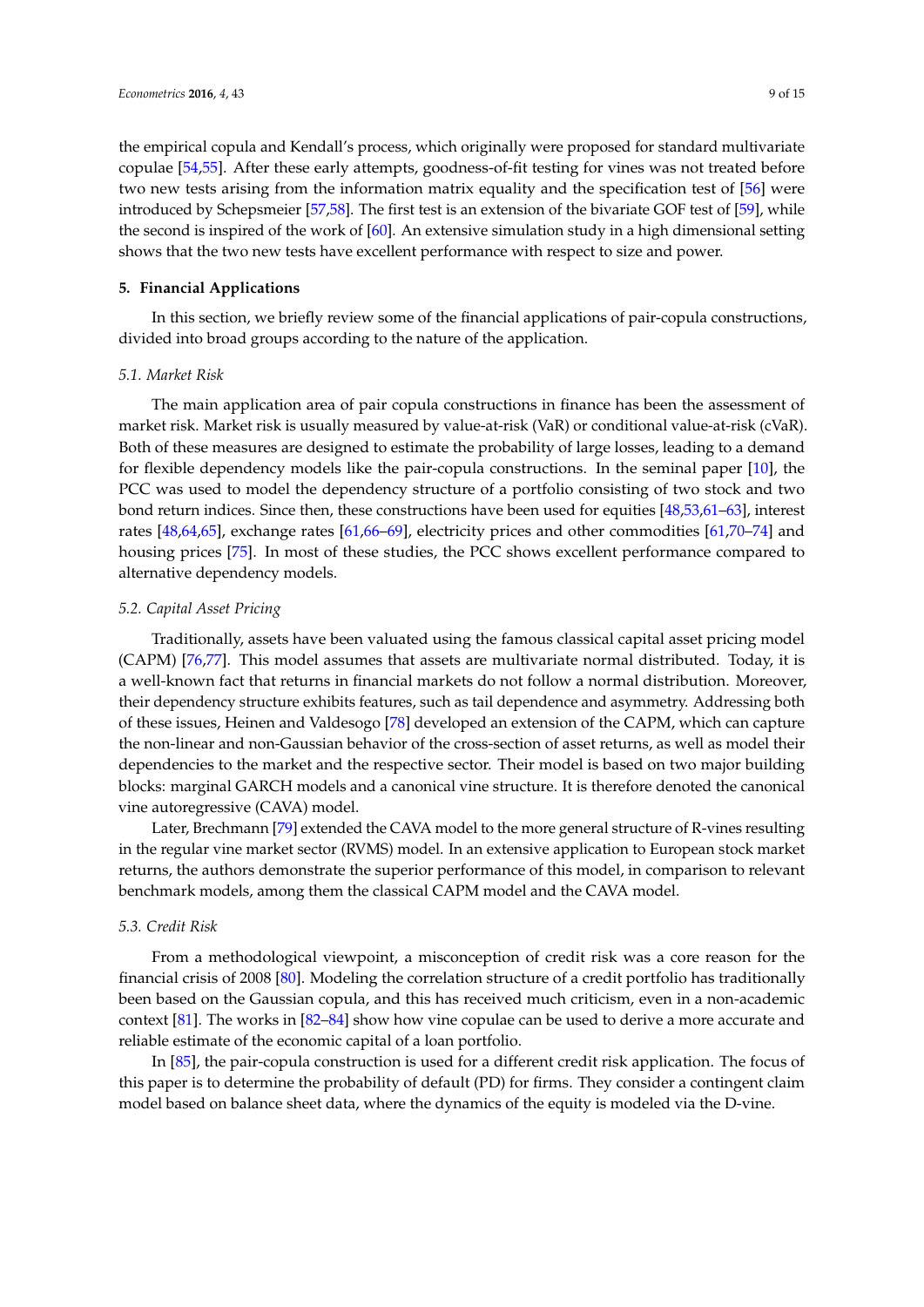#### *5.4. Operational Risk*

Operational risk data, when available, are usually scarce, heavy-tailed and possibly dependent. In [\[86,](#page-13-11)[87\]](#page-13-12), the aims are to model operational loss severities and frequencies, respectively, using pair-copula constructions. Empirical results on real-world data show that such flexible explicit dependence modeling might have a significant impact on the risk capital, leading to a clear diversification benefit compared to the standard Basel comonotonicity assumption.

## *5.5. Liquidity Risk*

Liquidity risk is of major concern to both investors and portfolio managers. Studies on the commonality in liquidity have revealed clear empirical evidence for strong comovements in the bid-ask spreads of individual stocks; see, e.g., [\[88\]](#page-13-13). To account for non-linear dependence between bid-ask spreads across firms, Weiß and Supper [\[62\]](#page-12-27) proposed a model based on a D-vine to forecast liquidity-adjusted risk measures for a multivariate stock portfolio. The model is estimated from intraday bid-ask spreads and stock returns from NASDAQ, and the authors show that neglecting the non-linearities in the dependence between returns and bid-ask spreads in the forecasting of portfolio-VaR may lead to a severe underestimation of losses on the portfolio.

## *5.6. Systemic Risk*

The Financial Stability Board defines systemic risk as "the risk of disruption to financial services that is (i) caused by an impairment of all or parts of the financial system; and (ii) has the potential to have serious negative consequences for the real economy" [\[89\]](#page-13-14).The systemic relevance of an institution may be defined as the potential impact of its failure to other institutions. Hence, when measuring systemic risk, it is crucial to take the interdependence between institutions and markets into account. There might be considerably different relationships among institutions depending on industry sector and geographical region. Moreover, it is often observed that in times of crisis, the dependence of joint negative events increases. Such heterogeneous dependencies cannot be appropriately captured by standard copulae, but they may be accounted for using a pair-copula construction. Hence, PCCs have been used in several studies treating systemic risk. The work in [\[90\]](#page-13-15) analyzes the interdependence among 38 major financial institutions from all over the world using credit default swaps (CDS). The interdependence among financial institutions is also the subject of [\[91\]](#page-13-16). The work in [\[92\]](#page-13-17) studies the dependency between different Eurozone financial markets, while Abbara and Zevallos [\[93\]](#page-13-18) investigate linkages and contagion among important stock markets in Latin America. In [\[94\]](#page-13-19), the effects of the increased interdependence between international stock markets on the probability of global crashes is examined, and Reboredo and Ugolini [\[95\]](#page-13-20) investigate the systemic sovereign debt distress affecting European financial systems. Finally, the dependency between sovereign spreads of the European countries against Germany is studied in [\[96\]](#page-14-0).

## *5.7. Portfolio Optimization*

Portfolio optimization has come a long way from the seminal work of [\[97\]](#page-14-1). After it was demonstrated by Rockafellar [\[98\]](#page-14-2) that linear programming techniques can be used for cVaR optimization, this approach has become quite popular. The cVaR optimization usually takes scenarios as input. Hence, the returns of the instruments constituting the portfolio may in principle have any multivariate distribution. In [\[99\]](#page-14-3), individual asset returns are assumed to be distributed according to the skewed Student *t*-distribution of [\[100\]](#page-14-4), while a canonical vine copula is used to model their dependency structure. This model is found to produce the highest-ranked outcomes across a range of statistical and economic metrics when compared to other models incorporating elliptical or symmetric dependence structures. Other papers that shows the usefulness of pair-copula constructions for portfolio optimization are [\[101–](#page-14-5)[103\]](#page-14-6).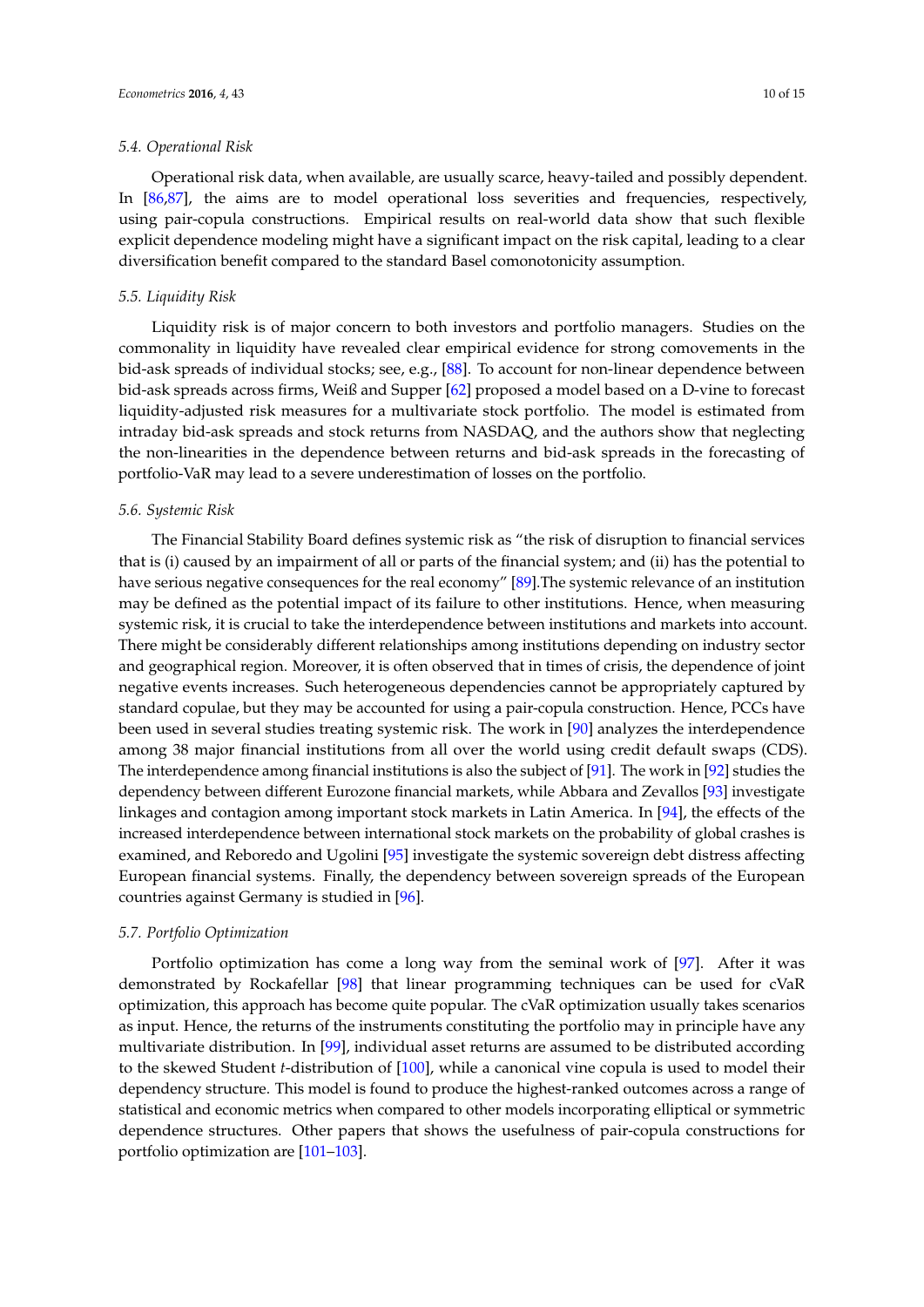## *5.8. Option Pricing*

Multivariate options are widely used when there is a need to hedge against a number of risks simultaneously. An example of such a derivative is a basket option. For such a derivative, the payoff depends on the value of a basket of assets instead of a single stock. The principal reason for using basket options is that they usually are cheaper to use for portfolio insurance than a corresponding portfolio of plain vanilla options. This is due to the correlation structure between the assets.

The pricing of basket options is a non-trivial task, as there is no analytic expression of the distribution of the weighted sum of the underlying assets in the basket. The most straightforward extension of the univariate Black and Scholes model is the Gaussian copula model, also called the multivariate Black and Scholes model. Several authors have however shown that calibrating the Gaussian copula model to market data may lead to non-meaningful parameter values, especially in distressed periods. Hence, the joint dynamics of a number of stocks should be modeled in a more realistic way. In [\[104\]](#page-14-7), the dependence among the assets in a basket option is modeled using pair-copula constructions. The authors show that the choice of dependency structure has a significant effect on the option price and that using Gaussian or *t*-copulae may underprice the basket option.

## **6. Conclusions**

In this survey, we have reviewed the literature on the use of pair-copula construction-based models in financial applications. We have discussed different inference methods and model validation approaches for PCCs, and a brief survey of the many applications of pair-copula constructions in the economics and finance literature is provided.

**Conflicts of Interest:** The author declares no conflict of interest.

## **References**

- <span id="page-10-0"></span>1. Joe, H. *Multivariate Models and Dependence Concepts*; Chapman & Hall: London, UK, 1997.
- <span id="page-10-1"></span>2. Nelsen, R. *An Introduction to Copulas*; Springer: New York, NY, USA, 1999.
- <span id="page-10-2"></span>3. Sklar, A. Fonctions de répartition à *n* dimensions et leurs marges. *Publ. Inst. Stat. Univ. Paris* **1959**, *8*, 229–231.
- <span id="page-10-3"></span>4. Embrechts, P.; McNeil, A.J.; Straumann, D. Correlation: Pitfalls and alternatives. *Risk* **1999**, *12*, 69–71.
- <span id="page-10-4"></span>5. Genest, C.; Gerber, H.U.; Goovaerts, M.J.; Laeven, R.J. Editorial to the special issue on modeling and measurement of multivariate risk in insurance and finance. *Insur. Math. Econ.* **2009**, *44*, 143–145.
- <span id="page-10-5"></span>6. Joe, H. Families of *m*-variate distributions with given margins and *m*(*m*–1)/2 bivariate dependence parameters. In *Distributions with Fixed Marginals and Related Topics*; Rüschendorf, L., Schweizer, B., Taylor, M.D., Eds.; Institute of Mathematical Statistics: Hayward, CA, USA, 1996, Volume 28, pp. 120–141.
- <span id="page-10-6"></span>7. Bedford, T.; Cooke, R.M. Probability density decomposition for conditionally dependent random variables modeled by vines. *Ann. Math. Artif. Intell.* **2001**, *32*, 245–268.
- <span id="page-10-7"></span>8. Bedford, T.; Cooke, R.M. Vines—A new graphical model for dependent random variables. *Ann. Stat.* **2002**, *30*, 1031–1068.
- <span id="page-10-8"></span>9. Kurowicka, D.; Cooke, R. *Uncertainty Analysis with High Dimensional Dependence Modeling*; Wiley: Chichester, UK, 2006.
- <span id="page-10-9"></span>10. Aas, K.; Czado, C.; Frigessi, A.; Bakken, H. Pair-copula constructions of multiple dependence. *Insur. Math. Econ.* **2009**, *44*, 182–198.
- <span id="page-10-10"></span>11. Morales-Napoles, O. Counting vines. In *Dependence Modeling: Vine Copula Handbook*; Kurowicka, D., Joe, H., Eds.; World Scientific Publishing Co.: Hackensack, NJ, USA; London, UK; Singapore; Beijing, China; Shanghai, China; Hong Kong; Taipei, Taiwan; Chennai, India, 2011, pp. 189–218.
- <span id="page-10-11"></span>12. Dißmann, J.; Brechmann, E.C.; Czado, C.; Kurowicka, D. Selecting and estimating regular vine copulae and application to financial returns. *Comput. Stat. Data Anal.* **2013**, *59*, 52–69.
- <span id="page-10-12"></span>13. Hobæk Haff, I.; Aas, K.; Frigessi, A. On the simplified pair-copula construction—Simply useful or too simplistic? *J. Multivar. Anal.* **2010**, *101*, 1296–1310.
- <span id="page-10-13"></span>14. Stöber, J.; Joe, H.; Czado, C. Simplified pair copula constructions—Limitations and extensions. *J. Multivar. Anal.* **2013**, *119*, 101–118.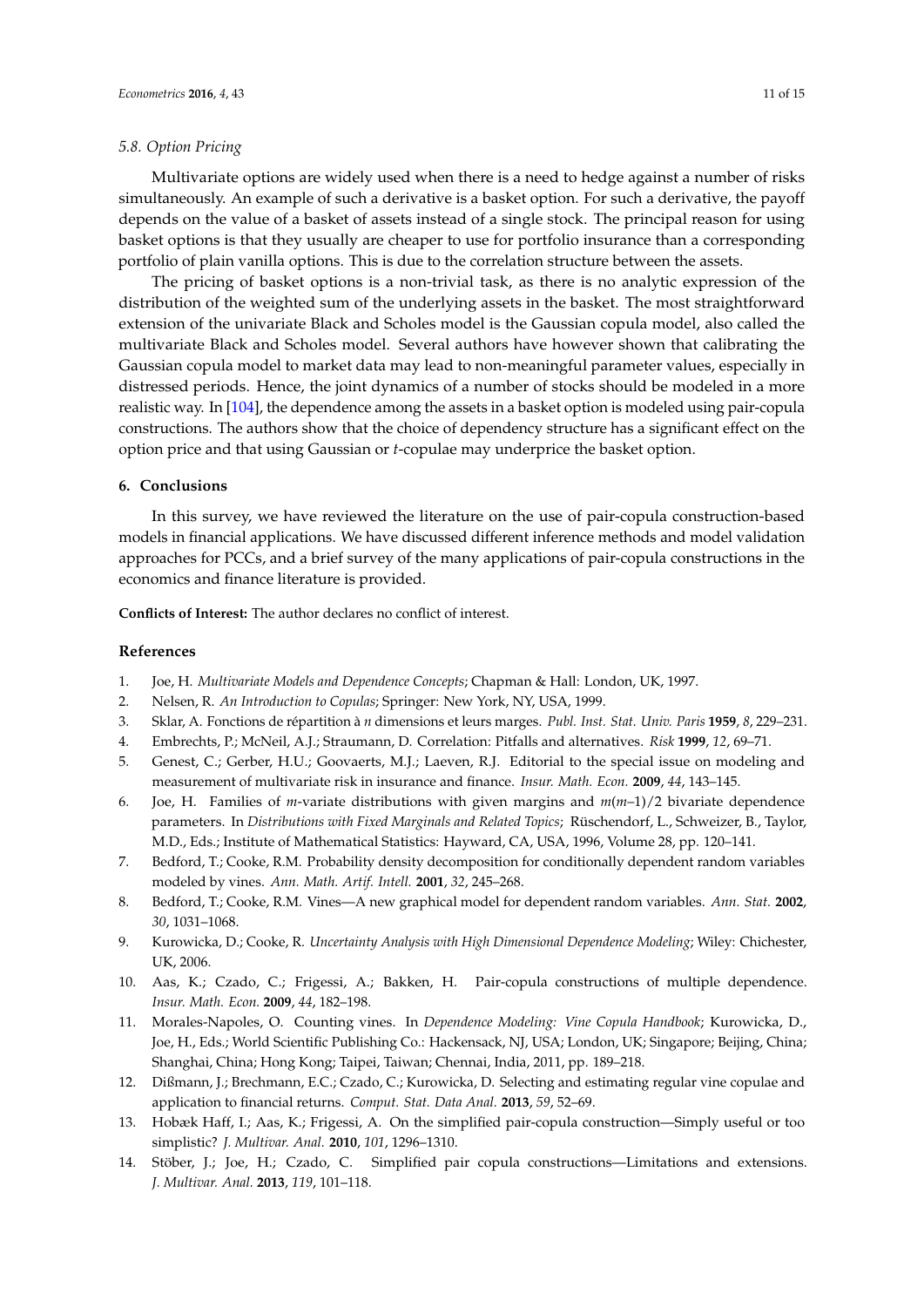- <span id="page-11-0"></span>15. Killiches, M.; Kraus, D.; Czado, C. Examination and visualization of the simplifying assumption for vine copulas in three dimension. *arXiv* **2016**, arXiv:1602.05795.
- <span id="page-11-1"></span>16. Spanhel, F.; Kurz, M.S. Simplified vine copula models: Approximations based on the simplifying assumption. *arXiv* **2015**, arXiv:1510.06971.
- <span id="page-11-2"></span>17. Acar, E.F.; Genest, C.; Neslehova, J. Beyond simplified pair-copula constructions. *J. Multivar. Anal.* **2012**, *110*, 74–90.
- <span id="page-11-3"></span>18. Schellhase, C.; Spanhel, F. Estimating non-simplified vine copulas using penalized splines. *arXiv* **2016**, arXiv:1603.01424.
- <span id="page-11-4"></span>19. Kurowicka, D.; Cooke, R.M. Distribution—Free Continuous Bayesian Belief Nets. In Proceedings of the Fourth International Conference on Mathematical Methods in Reliability Methodology and Practice, Santa Fe, NM, USA, 21–25 June 2004.
- <span id="page-11-5"></span>20. Smith, M.; Min, A.; Czado, C.; Almeida, C. Modeling longitudinal data using a pair-copula decomposition of serial dependence. *J. Am. Stat. Assoc.* **2010**, *105*, 1467–1479.
- <span id="page-11-6"></span>21. Vaz de Melo Mendes, B.; Accioly, V.B. Robust pair-copula based forecasts of realized volatility. *Appl. Stoch. Models Bus. Ind.* **2014**, *30*, 183–199.
- <span id="page-11-7"></span>22. Righi, M.B.; Ceretta, P.S. Forecasting Value at Risk and Expected Shortfall based on serial pair-copula constructions. *Expert Syst. Appl.* **2015**, *42*, 6380–6390.
- <span id="page-11-8"></span>23. Brechmann, E.C.; Czado, C. COPAR—Multivariate time series modeling using the copula autoregressive model. *Appl. Stoch. Models Bus. Ind.* **2015**, *31*, 495–514.
- <span id="page-11-9"></span>24. Czado, C.; Brechmann, E.C.; Gruber, L. Selection of vine copulas. In *Copulae in Mathematical and Quantitative Finance, Proceedings of the Workshop Held in Cracow, Cracow, Poland, 10–11 July 2012*; Jaworski, P., Durante, F., Härdle, K.W., Eds.; Springer: Berlin/Heidelberg, Germany; 2013; pp. 17–37.
- <span id="page-11-10"></span>25. Czado, C.; Jeske, S.; Hofmann, M. Selection strategies for regular vine copulae. *J. Soc. Franç. Stat.* **2013**, *154*, 174–191.
- <span id="page-11-11"></span>26. Prim, R.C. Shortest connection networks and some generalizations. *Bell Syst. Tech. J.* **1957**, *36*, 1389–1401.
- <span id="page-11-12"></span>27. Kurowicka, D. Optimal truncation of vines. In *Dependence Modeling: Vine Copula Handbook*; Kurowicka, D., Joe, H., Eds.; World Scientific Publishing Co.: Hackensack, NJ, USA; London, UK; Singapore; Beijing, China; Shanghai, China; Hong Kong; Taipei, Taiwan; Chennai, India, 2011.
- <span id="page-11-13"></span>28. Gruber, L.; Czado, C. Sequential Bayesian model selection of regular vine copulas. *Bayesian Anal.* **2015**, *10*, 937–963.
- <span id="page-11-14"></span>29. Grønneberg, S.; Hjort, N.L. The copula information criteria. *Scand. J. Stat.* **2014**, *41*, 436–459.
- <span id="page-11-15"></span>30. Manner, H. Estimation and Model Selection of Copulas with an Application to Exchange Rates. METEOR, research memorandum 07/056, Maastricht University. Available online: [http://digitalarchive.maastrichtuniversity.nl/fedora/objects/guid:2a9aead2-9b11-48c3-a2fa-4ef9eb39e167/](http://digitalarchive.maastrichtuniversity.nl/fedora/objects/guid:2a9aead2-9b11-48c3-a2fa-4ef9eb39e167/datastreams/ASSET1/content) [datastreams/ASSET1/content](http://digitalarchive.maastrichtuniversity.nl/fedora/objects/guid:2a9aead2-9b11-48c3-a2fa-4ef9eb39e167/datastreams/ASSET1/content) (accessed on 10 August 2016).
- <span id="page-11-16"></span>31. Hobæk Haff, I. Estimating the parameters of a pair-copula construction. *Bernoulli* **2013**, *19*, 462–491.
- <span id="page-11-17"></span>32. Joe, H. Asymptotic effiency of the two stage estimation method for copula-based models. *J. Multivar. Anal.* **2005**, *94*, 401–419.
- <span id="page-11-18"></span>33. Genest, C.; Ghoudi, K.; Rivest, L.P. A semi-parametric estimation procedure of dependence parameters in multivariate families of distributions. *Biometrika* **1995**, *82*, 543–552.
- <span id="page-11-19"></span>34. Shih, J.; Louis, T. Inferences on the association parameter in copula models for survival data. *Biometrics* **1995**, *51*, 1384–1399.
- <span id="page-11-20"></span>35. Hobæk Haff, I. Comparison of estimators for pair-copula constructions. *J. Multivar. Anal.* **2012**, *110*, 91–105.
- <span id="page-11-21"></span>36. Min, A.; Czado, C. Bayesian inference for multivariate copulas using pair-copula constructions. *J. Financial Econom.* **2010**, *8*, 511–546.
- <span id="page-11-22"></span>37. Min, A.; Czado, C. Bayesian model selection for D-vine pair-copula constructions. *Can. J. Stat.* **2011**, *39*, 239–258.
- <span id="page-11-23"></span>38. Hobæk Haff, I.; Segers, J. Nonparametric estimation of pair-copula constructions with the empirical pair-copula. *Comput. Stat. Data Anal.* **2015**, *84*, 1–13.
- 39. Scheffer, M.; Weiß, G. Smooth nonparametric Bernstein vine copulas. *Quant. Finance* **2016**, accepted.
- <span id="page-11-24"></span>40. Nagler, T.; Czado, C. Evading the curse of dimensionality in nonparametric density estimation with simplified vine copulas. *arXiv* **2016**, arXiv:1503.03305v3.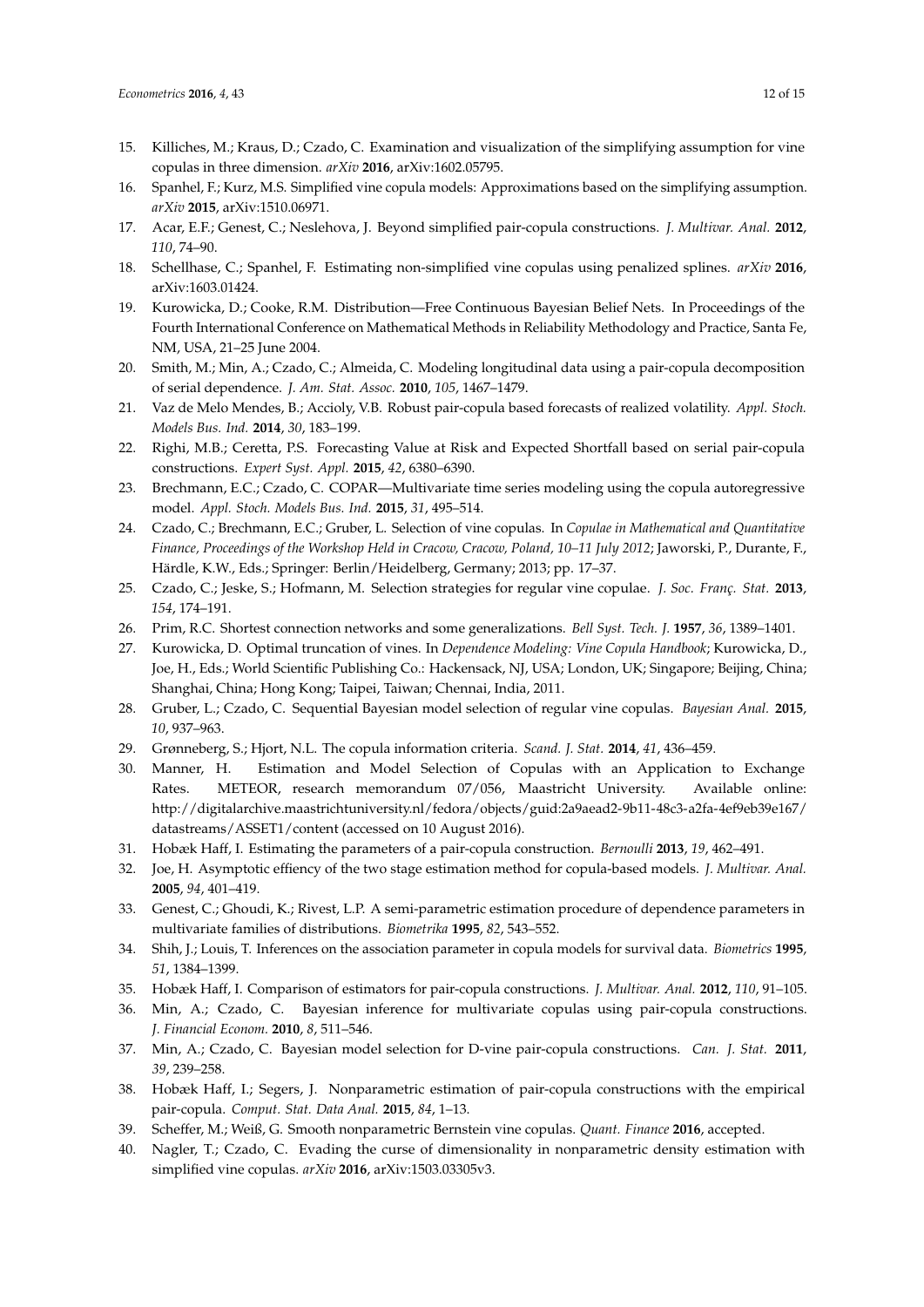- <span id="page-12-0"></span>41. Almeida, C.; Czado, C.; Manner, H. Modeling high-dimensional time-varying dependence using dynamic D-vine models. *Appl. Stoch. Models Bus. Ind.* **2016**, doi:10.1002/asmb.2182.
- <span id="page-12-1"></span>42. Vesper, A. A time dynamic pair copula construction: With financial applications. *Appl. Financial Econ.* **2012**, *22*, 1697–1711.
- <span id="page-12-2"></span>43. So, M.K.; Yeung, C.Y. Vine-copula GARCH model with dynamic conditional dependence. *Comput. Stat. Data Anal.* **2014**, *76*, 655–671.
- <span id="page-12-3"></span>44. Engle, R.F. Dynamic conditional correlation: A simple class of multivariate generalized autoregressive conditional heteroskedasticity models. *J. Bus. Econ. Stat.* **2002**, *17*, 339–350.
- <span id="page-12-4"></span>45. Chollete, L.; Heinen, A.; Valdesogo, A. Modeling international financial returns with a multivariate regime switching copula. *J. Financial Econom.* **2009**, *7*, 437–480.
- <span id="page-12-5"></span>46. Stöber, J.; Czado, C. Regime switches in the dependence structure of multidimensional financial data. *Comput. Stat. Data Anal.* **2014**, *76*, 672–686.
- <span id="page-12-6"></span>47. Genest, C.; Favre, A.C. Everything you always wanted to know about copula modeling but were afraid to ask. *J. Hydrol. Eng.* **2007**, *12*, 347–368.
- <span id="page-12-7"></span>48. Brechmann, E.; Czado, C.; Aas, K. Truncated regular vines in high dimensions with application to financial data. *Can. J. Stat.* **2012**, *40*, 68–85.
- <span id="page-12-8"></span>49. Brechmann, E.C.; Joe, H. Truncation of vine copulas using fit indices. *J. Multivar. Anal.* **2015**, *138*, 19–33.
- <span id="page-12-9"></span>50. Vuong, Q.H. Likelihood ratio tests for model selection and non-nested hypotheses. *Econometrica* **1989**, *57*, 307–333.
- <span id="page-12-11"></span><span id="page-12-10"></span>51. Rosenblatt, M. Remarks on a multivariate transformation. *Ann. Math. Stat.* **1952**, *23*, 470–472.
- 52. Breymann, W.; Dias, A.; Embrechts, P. Dependence structures for multivariate high-frequency data in finance. *Quant. Finance* **2003**, *1*, 1–14.
- <span id="page-12-12"></span>53. Berg, D.; Aas, K. Models for construction of multivariate dependence. *Eur. J. Finance* **2009**, *15*, 639–659.
- <span id="page-12-13"></span>54. Fermanian, J.D. Goodness-of-fit tests for copulas. *J. Multivar. Anal.* **2005**, *95*, 119–152.
- <span id="page-12-14"></span>55. Genest, C.; Quessy, J.F.; Rémillard, B. Goodness-of-fit procedures for copula models based on the probability integral transform. *Scand. J. Stat.* **2006**, *33*, 337–366.
- <span id="page-12-15"></span>56. White, H. Maximum likelihood estimation of misspecified models. *Econometrica* **1982**, *50*, 1–26.
- <span id="page-12-16"></span>57. Schepsmeier, U. Efficient information based goodness-of-fit tests for vine copula models with fixed margins: A comprehensive review. *J. Multivar. Anal.* **2015**, *138*, 34–52.
- <span id="page-12-17"></span>58. Schepsmeier, U. A goodness-of-fit test for regular vine copula models. *Econom. Rev.* **2016**, accepted.
- <span id="page-12-19"></span><span id="page-12-18"></span>59. Huang, W.; Prokhorov, A. A goodness-of-fit test for copulas. *Econom. Rev.* **2014**, *33*, 751–771.
- 60. Zhou, Q.M.; Song, P.X.K.; Thompson, M.E. Information ratio test for model misspecification in quasi-likelihood inference. *J. Am. Stat. Assoc.* **2012**, *107*, 205–213.
- <span id="page-12-20"></span>61. Fischer, M.; Köck, C.; Schlüter, S.; Weigert, F. An empirical analysis of multivariate copula models. *Quant. Finance* **2009**, *9*, 839–854.
- <span id="page-12-27"></span>62. Weiß, G.N.F.; Supper, H. Forecasting liquidity-adjusted intraday Value-at-Risk with vine copulas. *J. Bank. Finance* **2013**, *37*, 3334–3350.
- <span id="page-12-21"></span>63. Zhang, B.; Wei, Y.; Yu, J.; Lai, X.; Peng, Z. Forecasting VaR and ES of stock index portfolio: A Vine copula method. *Phys. A* **2014**, *416*, 112–124.
- <span id="page-12-22"></span>64. Min, A.; Czado, C. Bayesian model selection for multivariate copulas using pair-copula constructions. *Can. J. Stat.* **2011**, *39*, 239–258.
- <span id="page-12-23"></span>65. Righi, M.B.; Schlender, S.G.; Ceretta, P.S. Pair copula constructions to determine the dependence structure of Treasury bond yields. *IIMB Manag. Rev.* **2015**, *27*, 216–227.
- <span id="page-12-24"></span>66. Czado, C.; Schepsmeier, U.; Min, A. Maximum likelihood estimation of mixed C-vines with application to exchange rates. *Stat. Model.* **2012**, *12*, 229–255.
- 67. Min, A.; Czado, C. SCOMDY models based on pair-copula constructions with application to exchange rates. *Comput. Stat. Data Anal.* **2014**, *76*, 523–535.
- 68. Loaiza Maya, R.A.; Gomez-Gonzalez, J.E.; Melo Velandia, L.F. Latin American exchange rate dependencies: A regular vine copula approach. *Contemp. Econ. Policy* **2015**, *33*, 535–549.
- <span id="page-12-25"></span>69. Zhang, Z.; Ding, L.; Zhang, F.; Zhang, Z. Optimal currency composition for China's foreign reserves: A copula approach. *World Econ.* **2015**, *38*, 1947–1965.
- <span id="page-12-26"></span>70. Goodwin, B.; Hungerford, A. Copula based models of systemic risk in U.S. agriculture: Implications for crop insurance and reinsurance contracts. *Am. J. Agric. Econ.* **2014**, *97*, 879–896.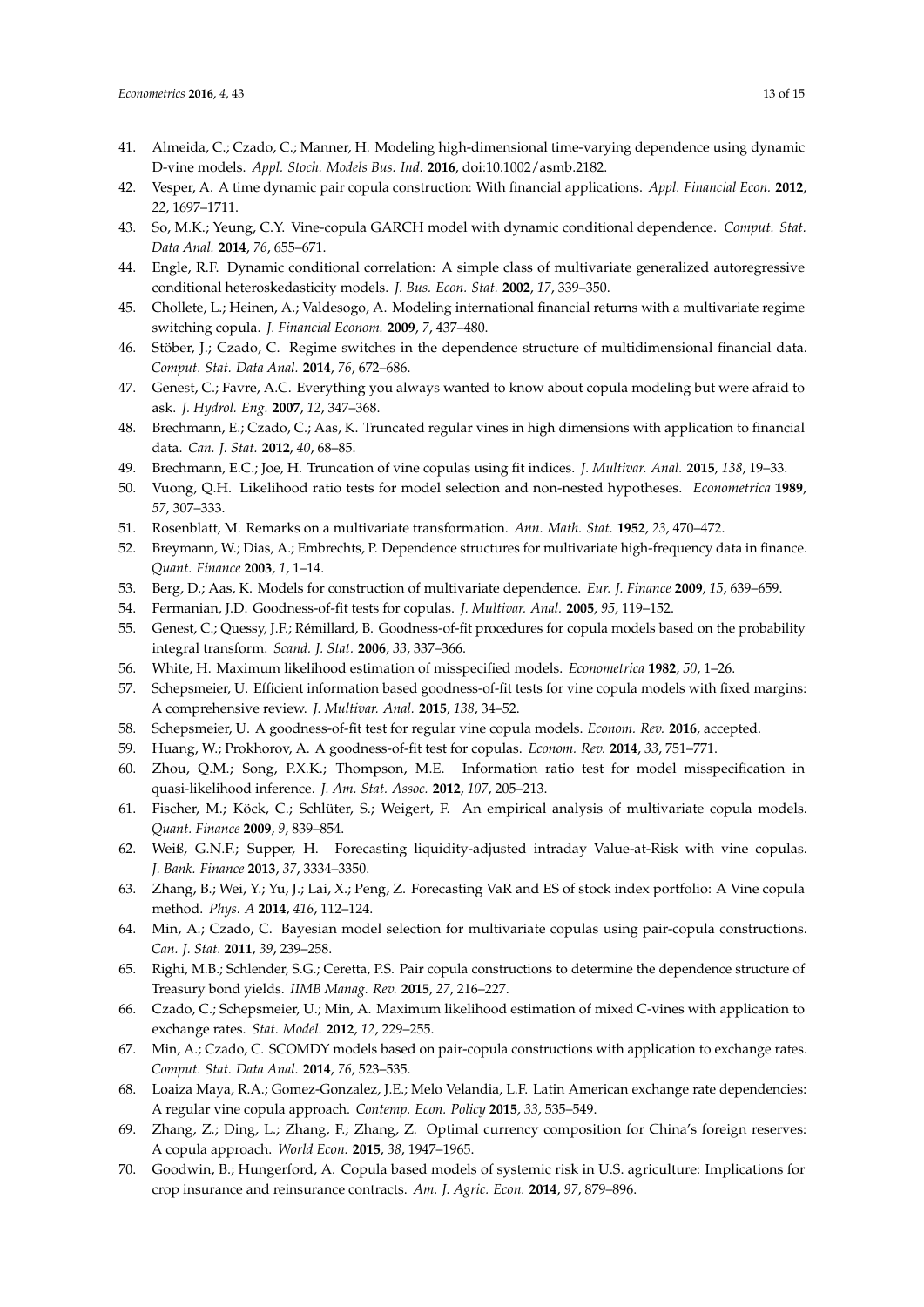- 71. Shen, Z.; Odening, M.; Okhrin, O. Can expert knowledge compensate for data scarcity in crop insurance pricing? *Eur. Rev. Agric. Econ.* **2015**, doi:10.1093/erae/jbv015.
- 72. Reboredo, J.C.; Ugolini, A. Downside/upside price spillovers between precious metals: A vine copula approach. *N. Am. J. Econ. Finance* **2015**, *34*, 84–102.
- 73. Mensi, W.; Hammoudeh, S.; Reboredo, J.C.; Nguyen, D.K. Are Sharia stocks, gold and U.S. Treasury hedges and/or safe havens for the oil-based GCC markets? *Emerg. Mark. Rev.* **2015**, *24*, 101–121.
- <span id="page-13-0"></span>74. Smith, M.S. Copula modeling of dependence in multivariate time series. *Int. J. Forecast.* **2015**, *31*, 815–833.
- <span id="page-13-1"></span>75. Zimmer, D.M. Analyzing comovements in housing prices using vine copulas. *Econ. Inq.* **2015**, *53*, 1156–1169.
- <span id="page-13-2"></span>76. Sharpe, W. Capital asset prices: A theory of market equilibrium under conditions of risk. *J. Finance* **1964**, *19*, 425–442.
- <span id="page-13-3"></span>77. Lintner, J. The valuation of risk assets and the selection of risky investments in stock portfolios and capital budgets. *Rev. Econ. Stat.* **1965**, *47*, 13–37.
- <span id="page-13-4"></span>78. Heinen, A.; Valdesogo, A. Asymmetric CAPM Dependence for Large Dimensions: The Canonical Vine Autoregressive Model. CORE discussion papers 2009069, Université catholique de Louvain, Center for Operations Research and Econometrics (CORE), 2009. Available online: [http://www.uclouvain.be/cps/ucl/](http://www.uclouvain.be/cps/ucl/doc/core/documents/coredp2009_69web.pdf) [doc/core/documents/coredp2009\\_69web.pdf](http://www.uclouvain.be/cps/ucl/doc/core/documents/coredp2009_69web.pdf) (accessed on 18 August 2016).
- <span id="page-13-5"></span>79. Brechmann, E.C. Risk management with high-dimensional vine copulas: An analysis of the Euro Stoxx 50. *Stat. Risk Model.* **2013**, *30*, 307–342.
- <span id="page-13-6"></span>80. Crouhy, M.; Jarrow, R.A.; Turnbull, S.M. The subprime Credit Crisis of 07. *J. Deriv.* **2008**, *16*, doi:10.2139/ssrn.1112467 .
- <span id="page-13-7"></span>81. Salmon, F. Receipe for Disaster: The formula that killed Wall Street. *Wired Magazine* **2009**. Available online: https://www.wired.com/2009/02/wp-quant/ (accessed on 10 August 2016).
- <span id="page-13-8"></span>82. Fischer, M.; Jakob, K. Copula-Specific Credit Portfolio Modeling. How the Sector Copula Affects the Tail of the Portfolio Loss Distribution. In *Innovations in Quantitative Risk Management: TU München, September 2013*; Glau, K., Scherer, M., Zagst, R., Eds.; Volume 99 of the series Springer Proceedings in Mathematics and Statistics; Springer International Publishing: Cham, Switzerland, 2015; pp. 129–145.
- 83. Geidosch, M.; Fischer, M. Application of vine copulas to credit portfolio risk modeling. *J. Risk Financial Manag.* **2016**, *9*, 4.
- <span id="page-13-9"></span>84. Changqing, L.; Yanlin, L.; Mengzhen, L. Credit portfolio risk evaluation based on the pair copula VaR models. *J. Finance Econ.* **2015**, *3*, 15–39.
- <span id="page-13-10"></span>85. Dalla Valle, L.; De Giuli, M.E.; Tarantola, C.; Manelli, C. Default probability estimation via pair copula constructions. *Eur. J. Oper. Res.* **2016**, *249*, 298–311.
- <span id="page-13-11"></span>86. Brechmann, E.; Czado, C.; Paterlini, S. Modeling dependence of operational loss frequencies. *J. Oper. Risk* **2013**, *8*, 105–126.
- <span id="page-13-12"></span>87. Brechmann, E.; Czado, C.; Paterlini, S. Flexible dependence modeling of operational risk losses and its impact on total capital requirements. *J. Bank. Finance* **2014**, *40*, 271–285.
- <span id="page-13-13"></span>88. Karolyi, G.A.; Lee, K.H.; van Dijk, M.A. Understanding commonality in liquidity around the world. *J. Financial Econ.* **2012**, *105*, 82–112.
- <span id="page-13-14"></span>89. International Monetary Fund, the Bank for International Settlements and the Financial Stability Board. Report to the G-20 Finance Ministers and Central Bank Govenors: Guidance to Assess the Systemic Importance of Financial Institutions, Markets and Instruments: Initial Considerations; 2009, page 2. Available online: <https://www.imf.org/external/np/g20/pdf/100109.pdf> (accessed on 10 August 2016).
- <span id="page-13-15"></span>90. Brechmann, E.C.; Hendrich, K.; Czado, C. Conditional copula simulation for systemic risk stress testing. *Insur. Math. Econ.* **2013**, *53*, 722–732.
- <span id="page-13-16"></span>91. Pourkhanali, A.; Kim, J.; Tafakori, L.; Fard, F.A. Measuring systemic risk using vine-copula. *Econ. Model.* **2016**, *53*, 63–74.
- <span id="page-13-17"></span>92. Righi, M.B.; Ceretta, P.S. Risk prediction management and weak form market efficiency in Eurozone financial crisis. *Int. Rev. Financial Anal.* **2013**, *30*, 384–393.
- <span id="page-13-18"></span>93. Abbara, O.; Zevallos, M. Assessing stock market dependence and contagion. *Quant. Finance* **2014**, *14*, 1627–1641.
- <span id="page-13-19"></span>94. Markwat, T. The rise of global stock market crash probabilities. *Quant. Finance* **2014**, *14*, 557–571.
- <span id="page-13-20"></span>95. Reboredo, J.C.; Ugolini, A. A vine-copula conditional value-at-risk approach to systemic sovereign debt risk for the financial sector. *N. Am. J. Econ. Finance* **2015**, *32*, 98–123.